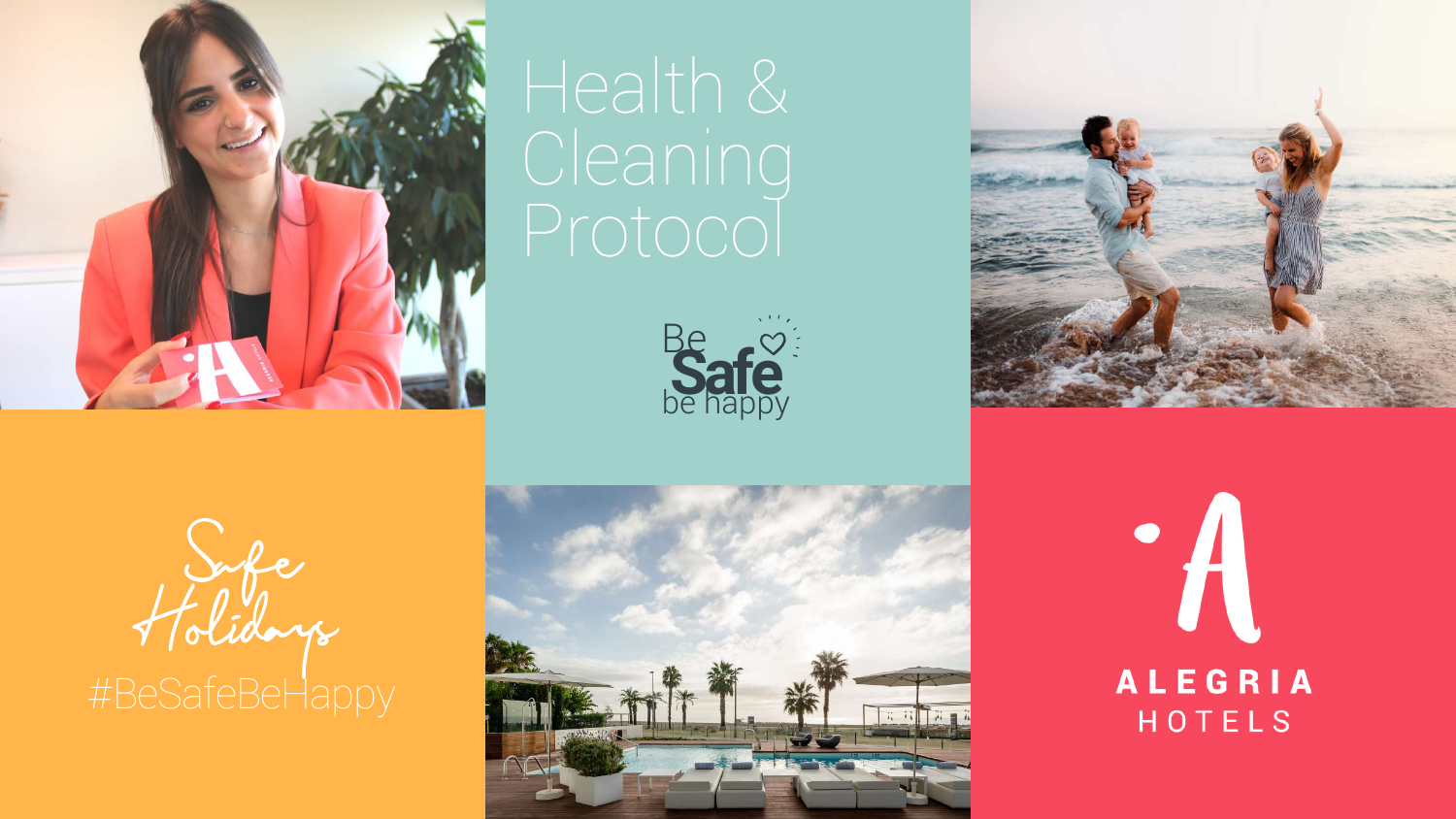### **A L E G R I A** H O T E L S

At ALEGRIA Hotels we have always placed special emphasis on ensuring that all our guests enjoy a happy, peaceful and safe stay.

From now on, due to the new reality we are living, our top priority is to guarantee happier, quieter and even safer holidays.

We want to share with you all the changes and the new regulations that we are going to apply in our ALEGRIA hotels.

We know that, together with the collaboration of our guests, teams and collaborators, we will offer the best possible service.

Because, after all, holidays are still important.

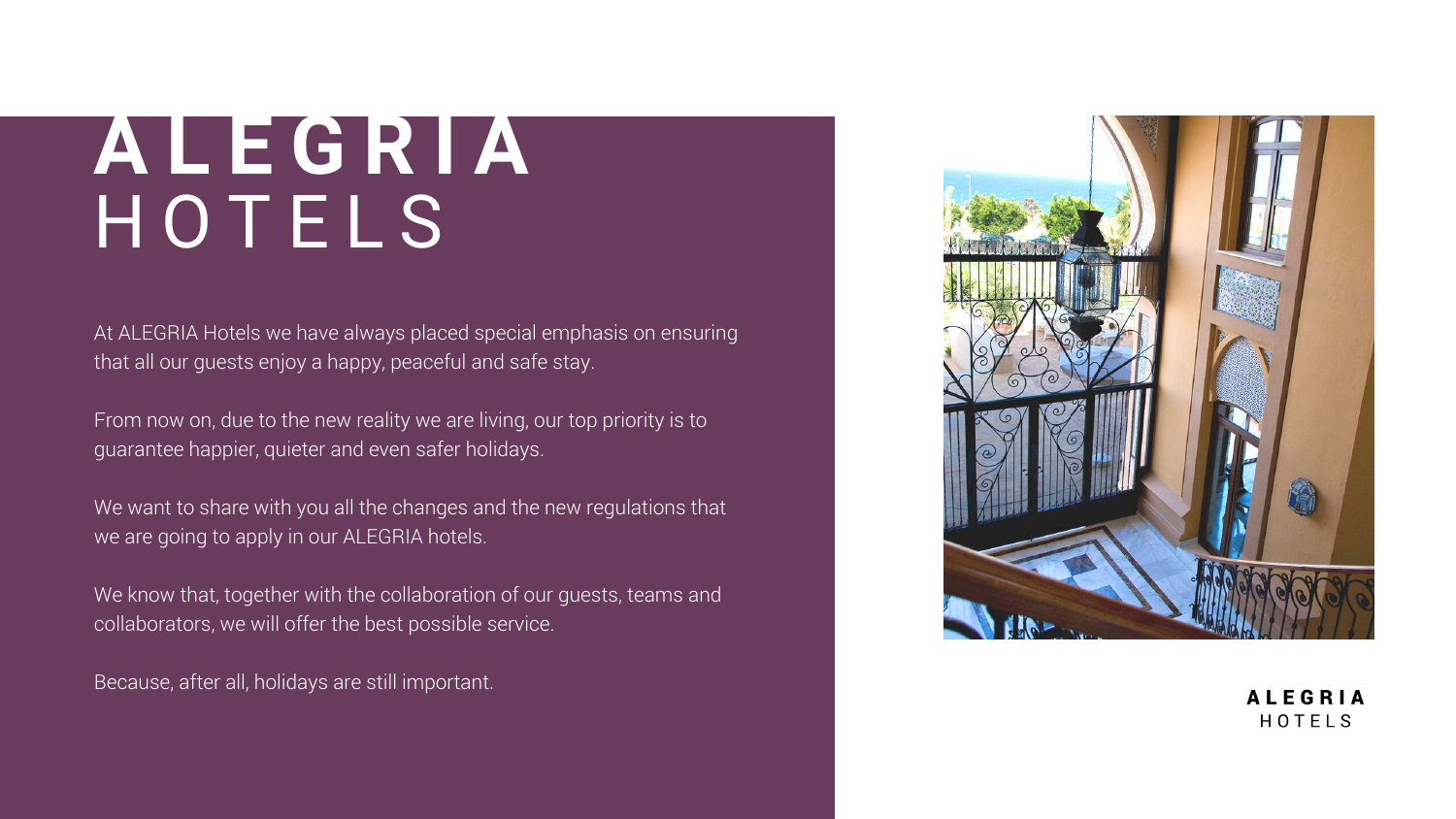



Reinforcement in room sanitizing

Social distancing rules in common areas

Enhanced cleaning and sanitizing work

Restaurants and bars adapted to the current situation Outdoor Shows / **Outdoor** Entertainment

Training on COVID-19 measures and provision of PPE to staff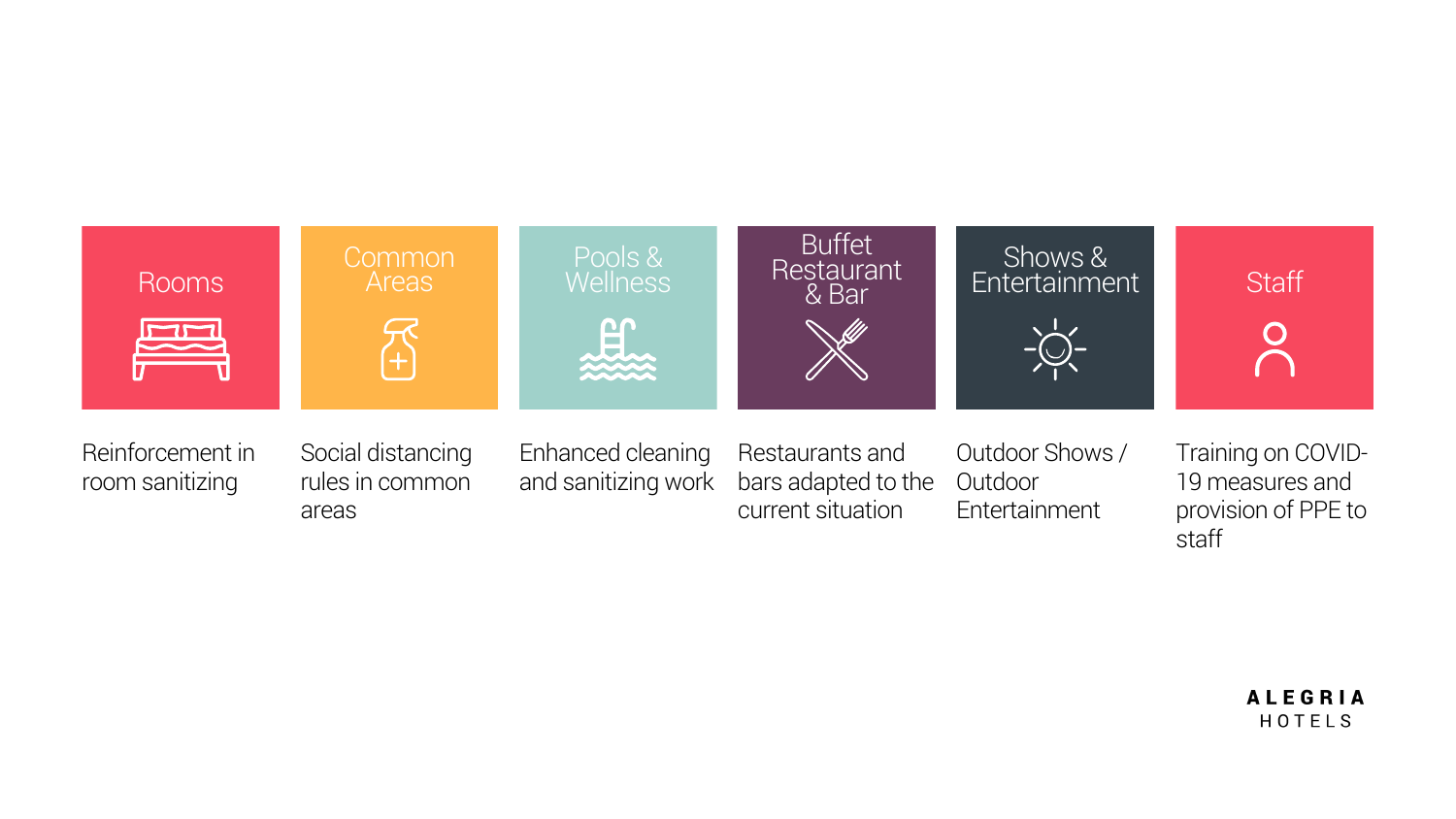- Reduction of decorative elements, textiles, stationery, toiletries, irons, wastebaskets...
- All cleaning staff is required to wear protective gear to ensure safety at all times.
- The external companies we work with for the cleaning of the lingerie comply with all the specific safety and sanitizing protocols.
- When arriving new guests, a special sanitizing will be carried out on of all the manipulable elements.



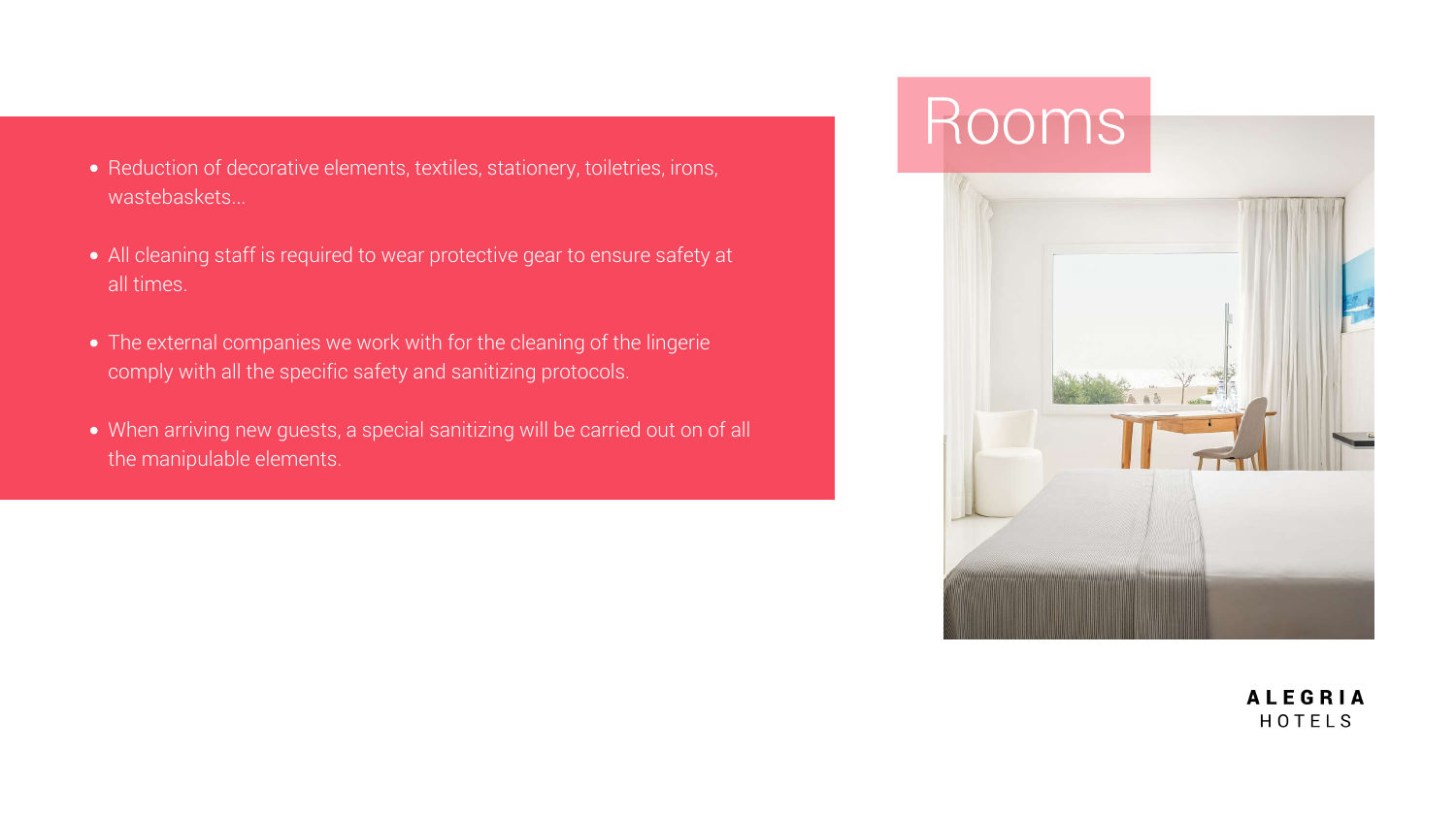- Enhanced cleaning and sanitizing work in common areas. Special attention to bathrooms, door handles, elevator buttons...
- Strategic placement of sanitizing gel dispensers in common areas, which should be controlled and cleaned frequently.
- Glass screens in the front desk to ensure protection and safety distance between our staff and guests.
- Reduction of some decorative elements that are susceptible or difficult to sanitize.
- Face mask use is mandatory in all common areas of the hotel, and it is controlled by all staff.

### Common Areas

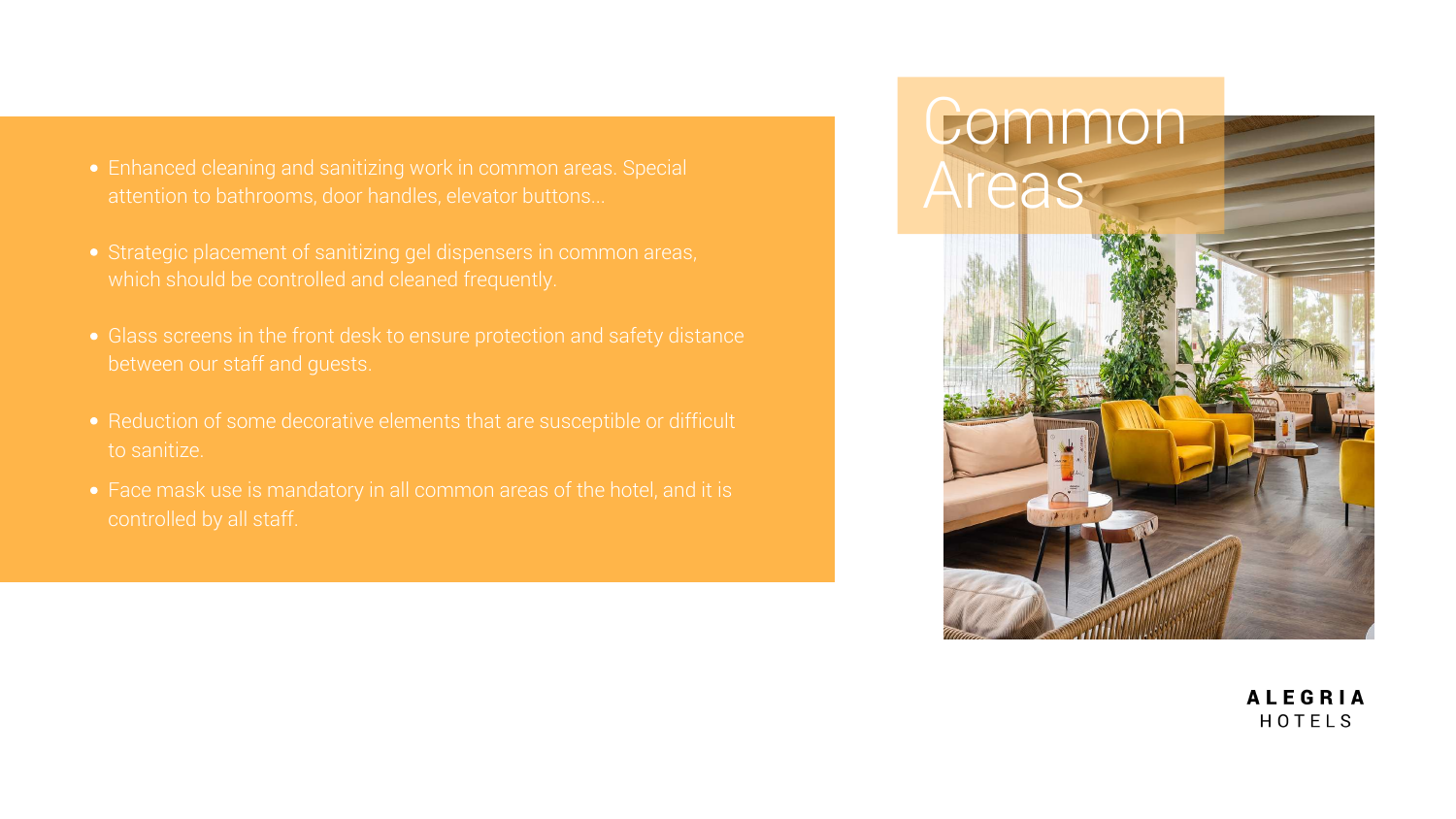- More distance between hammocks: more safety and comfort.
- Cleaning and sanitizing of the pool area, including the hammocks, with sanitizing spray.
- Pool towel service following the new sanitizing protocols.
- Indoor heated swimming pool (depending on the hotel) with limited capacity, previous appointment and sanitizing gel in all the accesses.
- Massage service (depending on the hotel) following the new safety protocols for both the staff and the client.
- Face mask use is mandatory in the pool area, except for showers, hammocks and during swimming, and it is controlled by all staff.

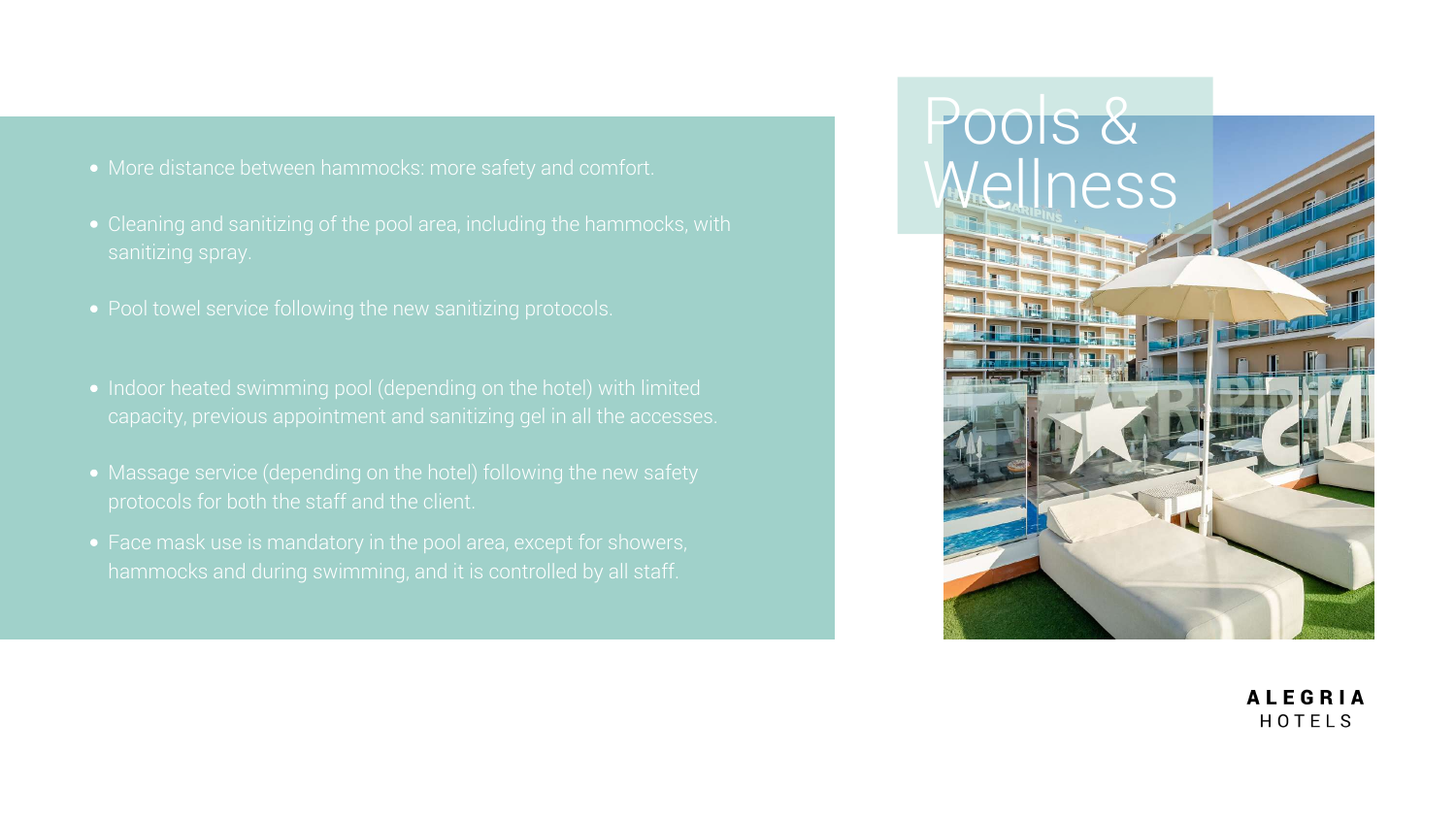- Limited capacity, safety distance and table allocation by our staff.
- Path to ensure minimum contact between guests and avoid crowding.
- Removal of physical menus (only on request and with sanitizing after its use). They will be replaced by menus in QR format.
- Removal of textile table linen and replacement with single-use paper ones.
- We will encourage individual portions.
- Staff in charge of cleaning common utensils and assuring constant disinfection.
- Face mask use is mandatory in the restaurant, except when you are at your table, and it is controlled by all staff.

### Buffet Restaurant & Bar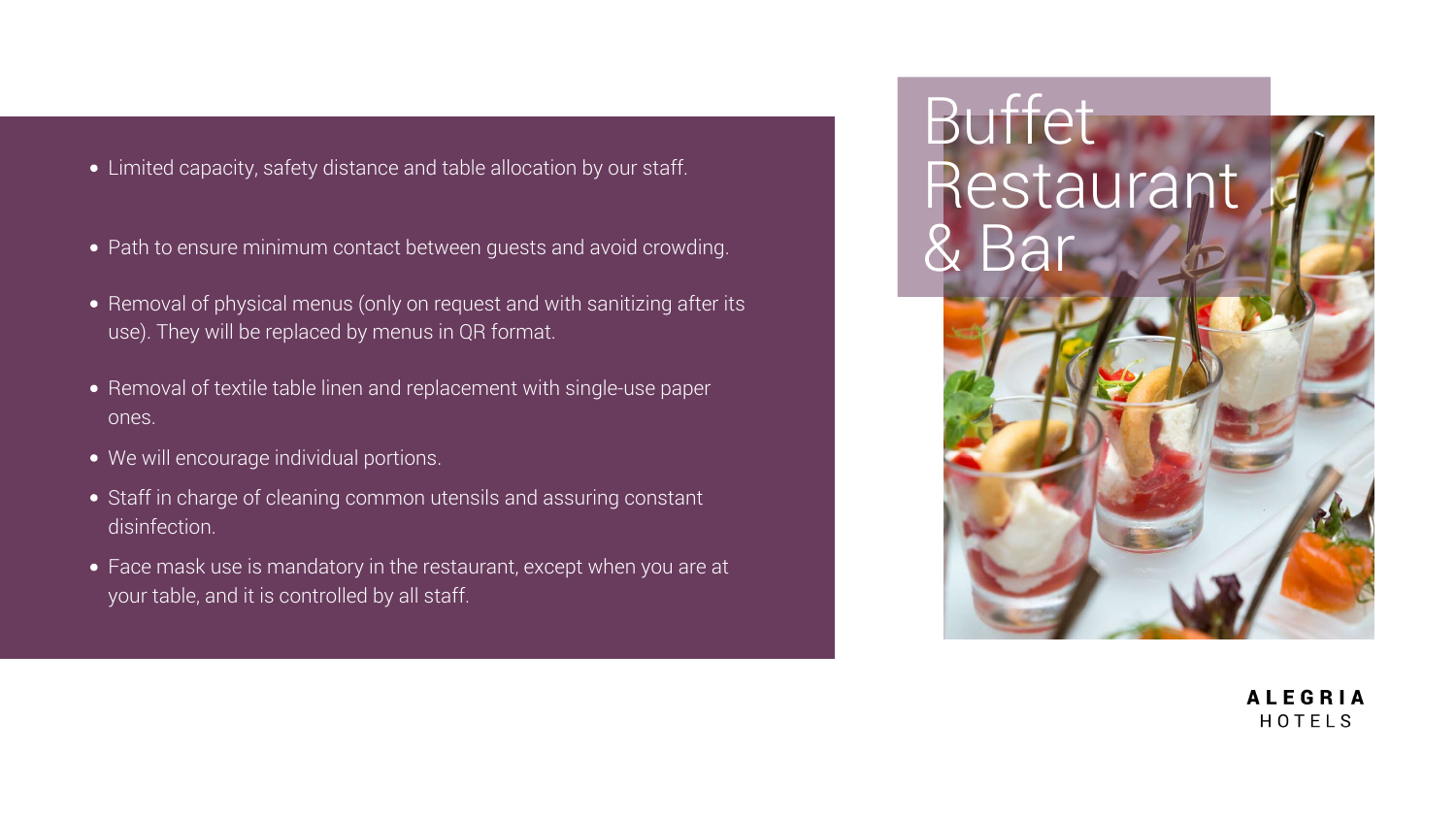- We reinvent ourselves to continue providing our guests with the same happiness as always, but guaranteeing the safety of all.
- We encourage outdoor shows and entertainment.
- Safety distance in group activities.
- Sanitizing and cleaning of the materials used in each activity.
- New concept: Be Safe, Be Happy!

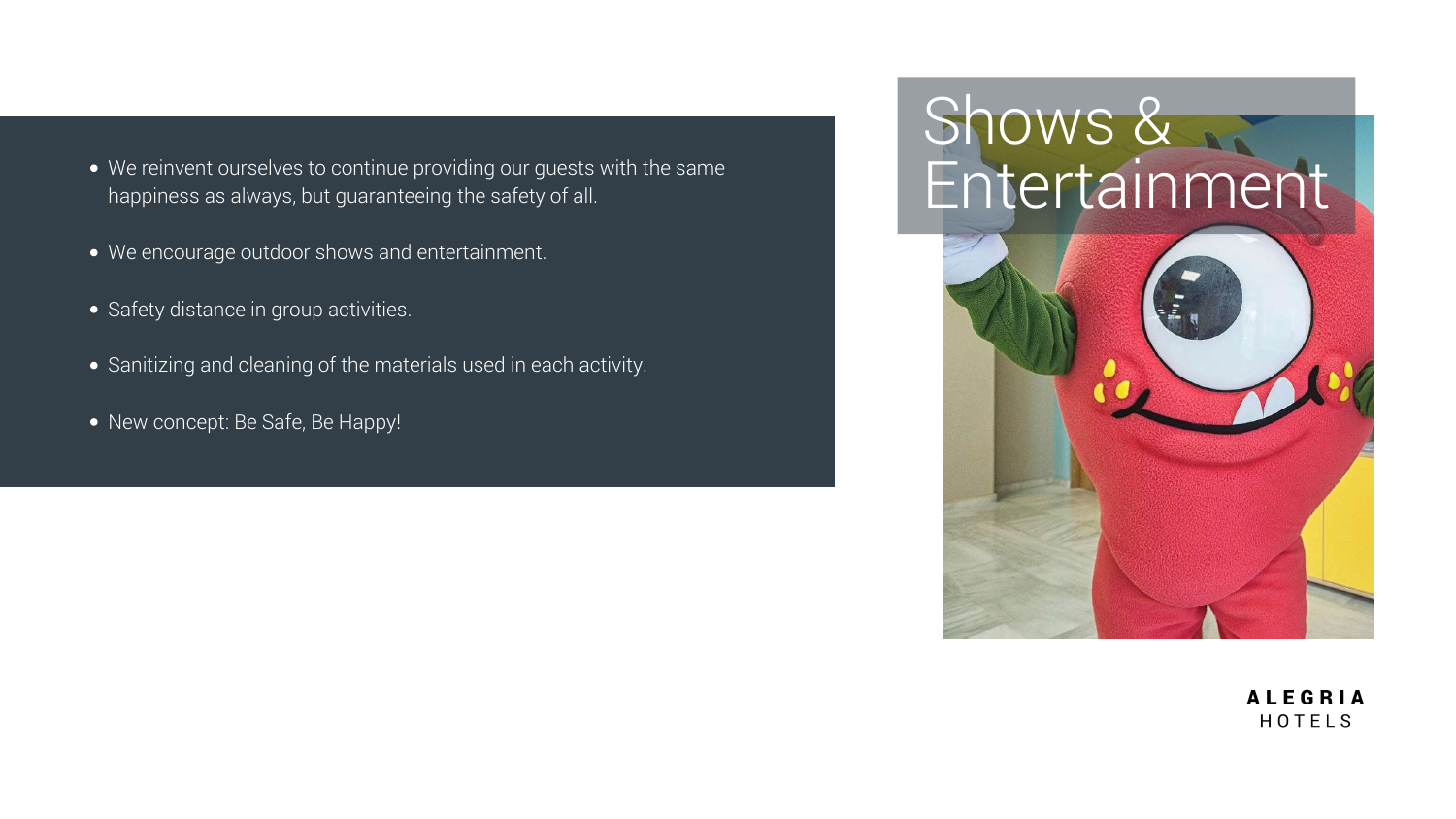- We will ensure that all our staff wear protective gear to guarantee their safety at all times.
- Training on COVID-19 measures and provision of PPE to staff.
- Advice from our external collaborating companies: GRUPO PREVING, GABINETE SME PREVENCIÓN, PREVERISK GROUP (Post Covid19 Tourism Sector Alliance).
- We have our own certification "Be Safe Be Happy" adapted to the protocols established by our partner Preverisk Group.
- We carry out compliance controls through internal audits by our Quality Department.